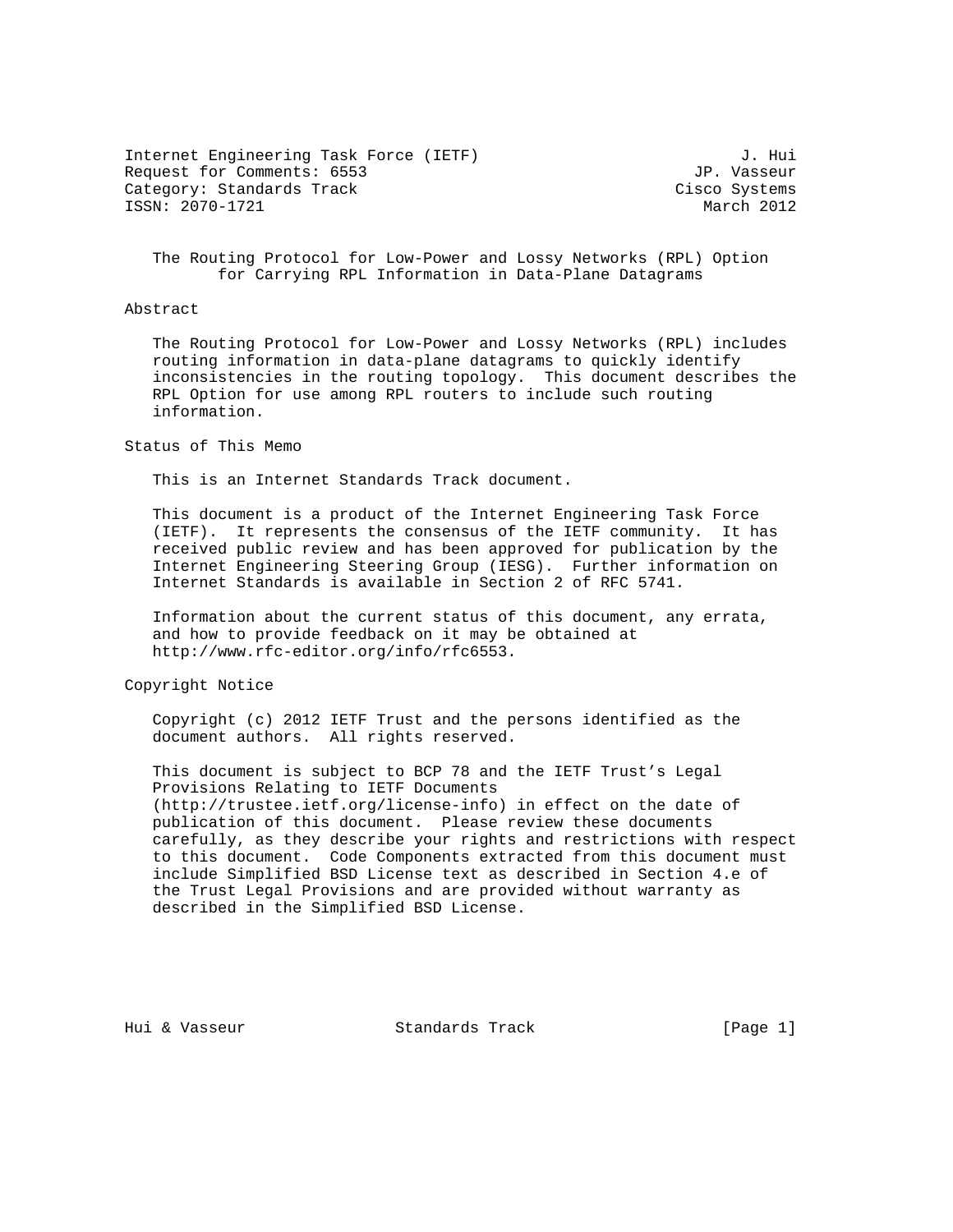Table of Contents

| 5.2. Destination Advertisement Object (DAO) |
|---------------------------------------------|
|                                             |
|                                             |
|                                             |
|                                             |
|                                             |
|                                             |

## 1. Introduction

 RPL is a distance vector IPv6 routing protocol designed for Low-Power and Lossy Networks (LLNs) [RFC6550]. Such networks are typically constrained in energy and/or channel capacity. To conserve precious resources, a routing protocol must generate control traffic sparingly. However, this is at odds with the need to quickly propagate any new routing information to resolve routing inconsistencies quickly.

 To help minimize resource consumption, RPL uses a slow proactive process to construct and maintain a routing topology but a reactive and dynamic process to resolving routing inconsistencies. In the steady state, RPL maintains the routing topology using a low-rate beaconing process. However, when RPL detects inconsistencies that may prevent proper datagram delivery, RPL temporarily increases the beacon rate to quickly resolve those inconsistencies. This dynamic rate control operation is governed by the use of dynamic timers also referred to as "Trickle" timers and defined in [RFC6206]. In contrast to other routing protocols (e.g., OSPF [RFC2328]), RPL detects routing inconsistencies using data-path verification, by including routing information within the datagram itself. In doing so, repair mechanisms operate only as needed, allowing the control and data planes to operate on similar time scales. The main motivation for data-path verification in LLNs is that control-plane traffic should be carefully bounded with respect to the data traffic. Intuitively, there is no need to solve routing issues (which may be temporary) in the absence of data traffic.

Hui & Vasseur Standards Track [Page 2]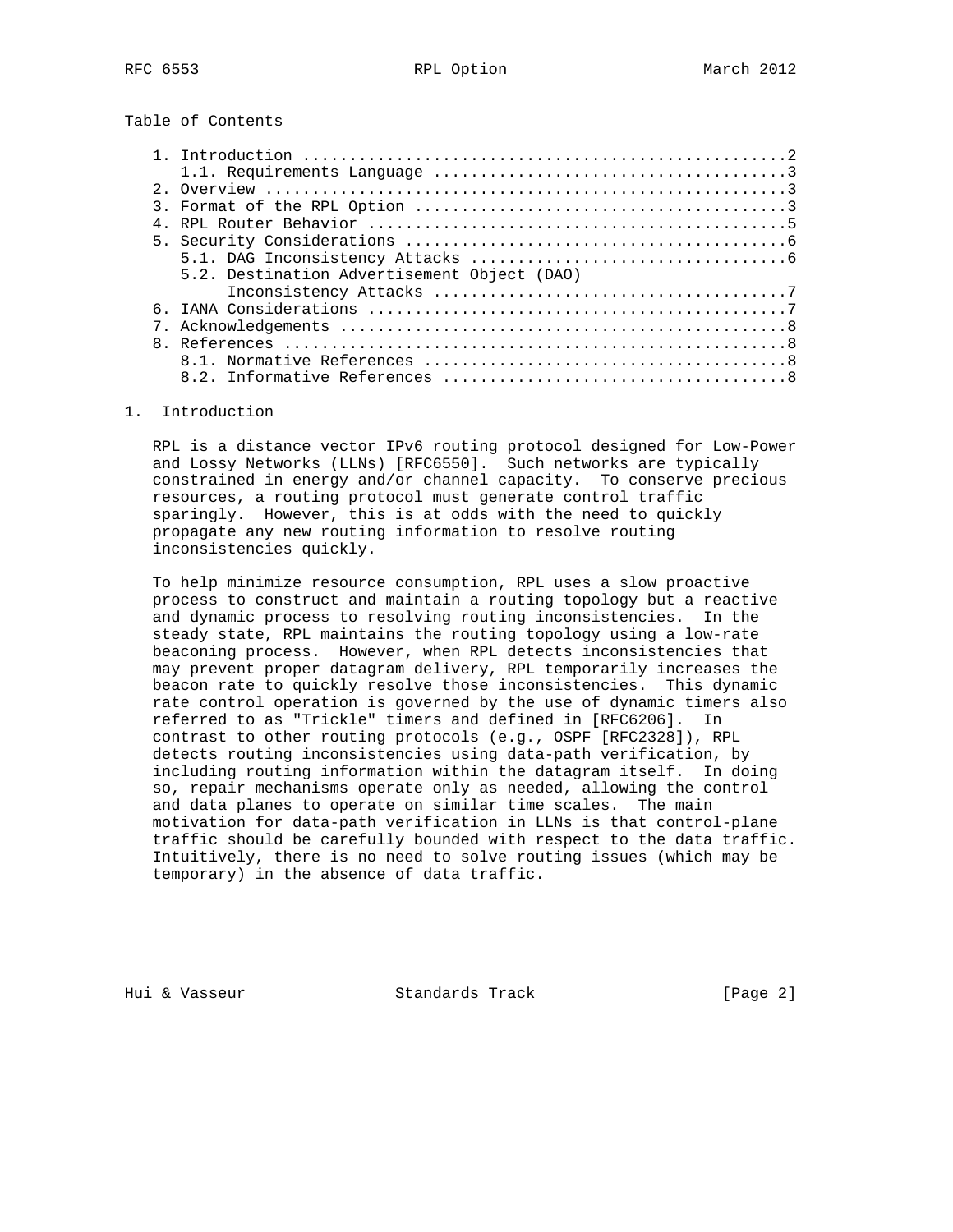RPL constructs a Directed Acyclic Graph (DAG) that attempts to minimize path costs to the DAG root according to a set of metrics and Objective Functions. There are circumstances where loops may occur, and RPL is designed to use a data-path loop detection method. This is one of the known requirements of RPL, and other data-path usage might be defined in the future.

 To that end, this document defines a new IPv6 option, called the RPL Option, to be carried within the IPv6 Hop-by-Hop header. The RPL Option is only for use between RPL routers participating in the same RPL Instance.

1.1. Requirements Language

 The key words "MUST", "MUST NOT", "REQUIRED", "SHALL", "SHALL NOT", "SHOULD", "SHOULD NOT", "RECOMMENDED", "MAY", and "OPTIONAL" in this document are to be interpreted as described in RFC 2119 [RFC2119].

2. Overview

 The RPL Option provides a mechanism to include routing information with each datagram that a router forwards. When receiving datagrams that include routing information, RPL routers process the routing information to help maintain the routing topology.

 Every RPL router along a packet's delivery path processes and updates the RPL Option. If the received packet does not already contain a RPL Option, the RPL router must insert a RPL Option before forwarding it to another RPL router. This document also specifies the use of IPv6-in-IPv6 tunneling [RFC2473] when attaching a RPL option to a packet. Use of tunneling ensures that the original packet remains unmodified and that ICMP errors return to the RPL Option source rather than the source of the original packet.

3. Format of the RPL Option

 The RPL Option is carried in an IPv6 Hop-by-Hop Options header, immediately following the IPv6 header. This option has an alignment requirement of 2n. The option has the following format:

Hui & Vasseur Standards Track [Page 3]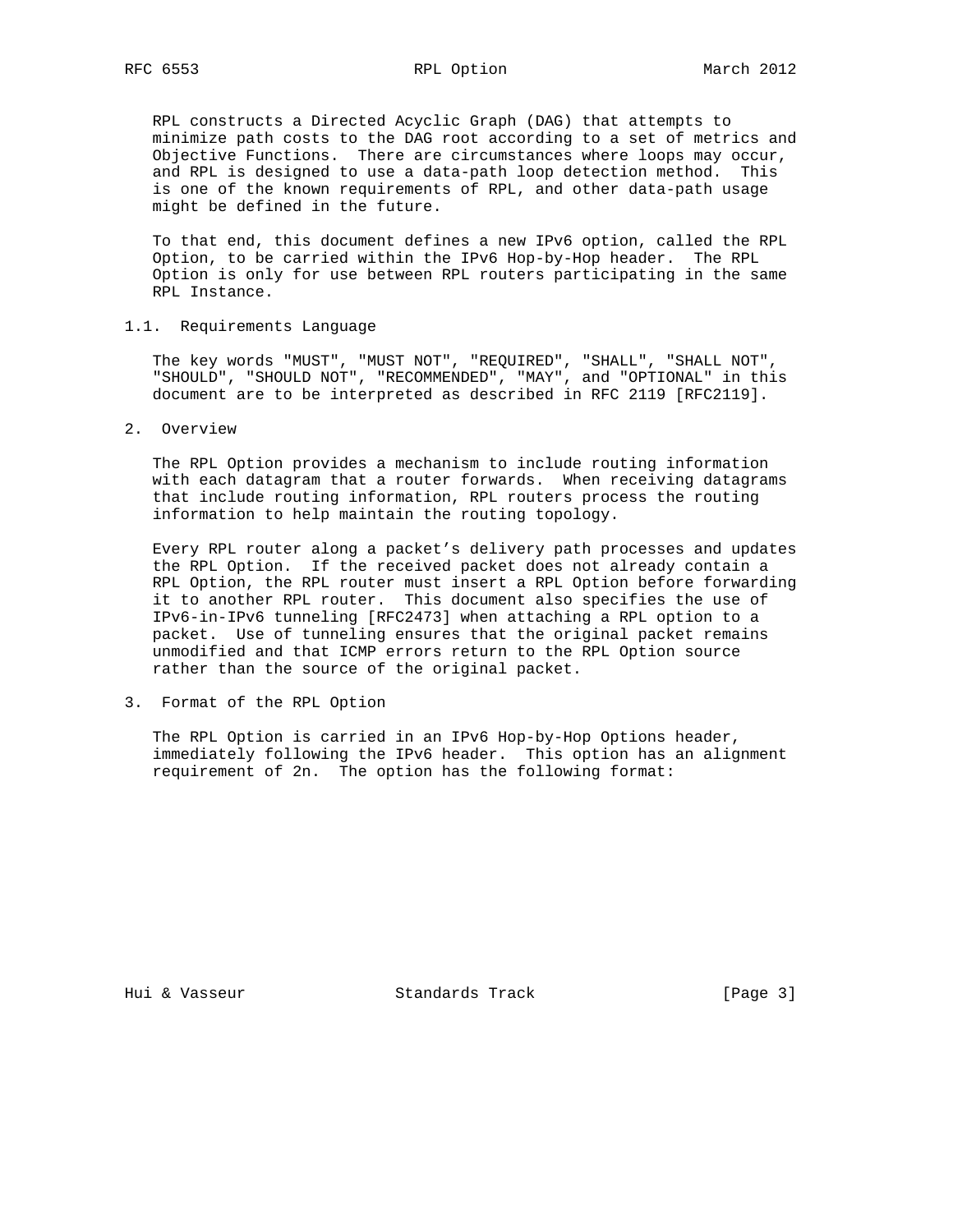|         |               | 0 1 2 3 4 5 6 7 8 9 0 1 2 3 4 5 6 7 8 9 0 1 2 3 4 5 6 7 8 9 0 1 |              |
|---------|---------------|-----------------------------------------------------------------|--------------|
|         |               | +-+-+-+-+-+-+-+-+-+-+-+-+                                       |              |
|         |               | Option Type                                                     | Opt Data Len |
|         |               |                                                                 |              |
| IOIRIFI | RPLInstanceID | SenderRank                                                      |              |
|         |               |                                                                 |              |
|         |               | (sub-TLVs)                                                      |              |
|         |               |                                                                 |              |

Figure 1: RPL Option

Option Type: 0x63

- Opt Data Len: 8-bit field indicating the length of the option, in octets, excluding the Option Type and Opt Data Len fields.
- Down 'O': 1-bit flag as defined in Section 11.2 of [RFC6550]. The processing SHALL follow the rules described in Section 11.2 of [RFC6550].
- Rank-Error 'R': 1-bit flag as defined in Section 11.2 of [RFC6550]. The processing SHALL follow the rules described in Section 11.2 of [RFC6550].
- Forwarding-Error 'F': 1-bit flag as defined in Section 11.2 of [RFC6550]. The processing SHALL follow the rules described in Section 11.2 of [RFC6550].
- RPLInstanceID: 8-bit field as defined in Section 11.2 of [RFC6550]. The processing SHALL follow the rules described in Section 11.2 of [RFC6550].
- SenderRank: 16-bit field as defined in Section 11.2 of [RFC6550]. The processing SHALL follow the rules described in Section 11.2 of [RFC6550].

 The two high order bits of the Option Type MUST be set to '01' and the third bit is equal to '1'. With these bits, according to [RFC2460], nodes that do not understand this option on a received packet MUST discard the packet. Also, according to [RFC2460], the values within the RPL Option are expected to change en route. The RPL Option Data Length is variable.

Hui & Vasseur Standards Track [Page 4]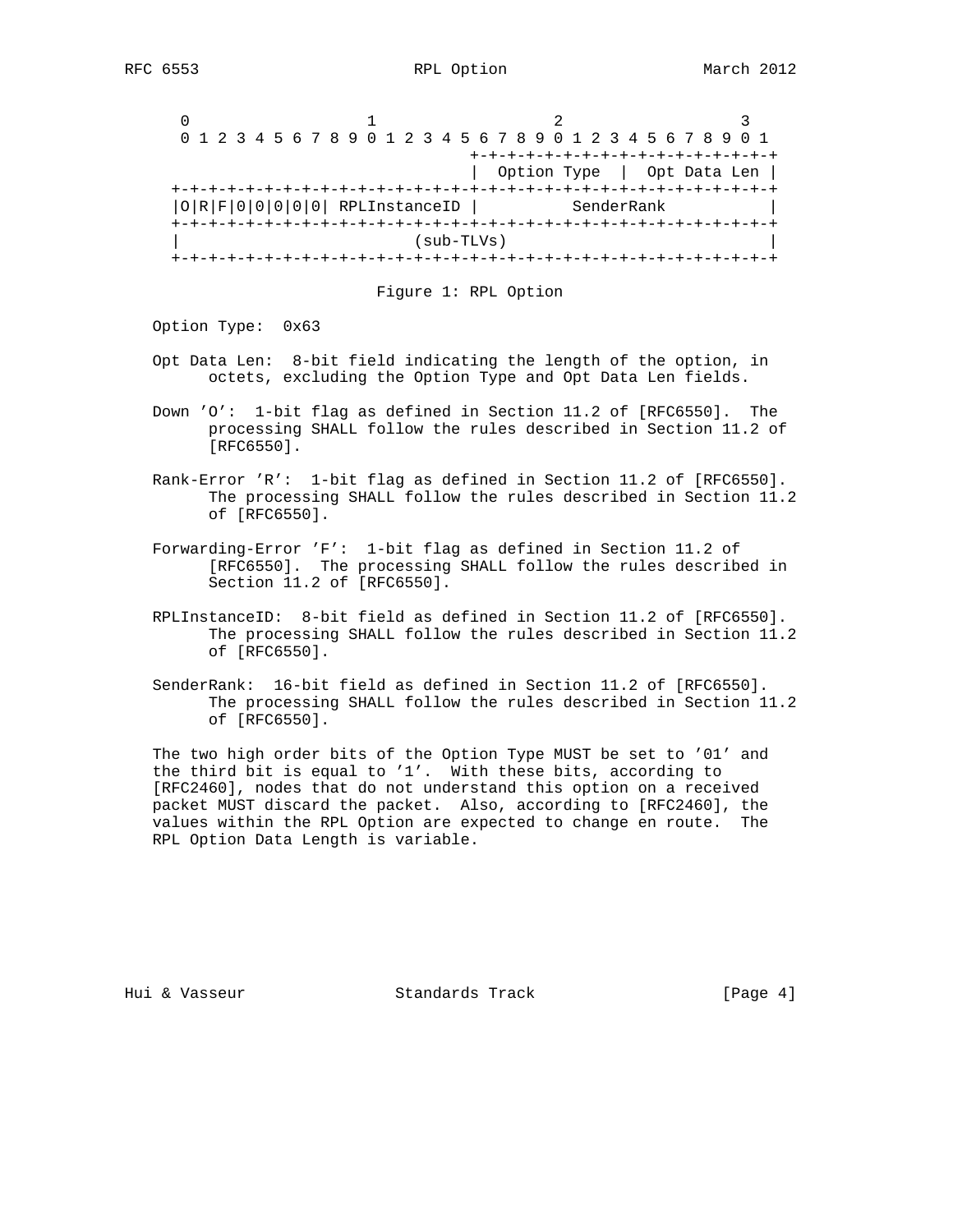The action taken by using the RPL Option and the potential set of sub-TLVs carried within the RPL Option MUST be specified by the RFC of the protocol that uses that option. No sub-TLVs are defined in this document. A RPL device MUST skip over any unrecognized sub-TLVs and attempt to process any additional sub-TLVs that may appear after.

4. RPL Router Behavior

 Datagrams sent between RPL routers MUST include a RPL Option or RPL Source Route Header ([RFC6554]) and MAY include both. A datagram including a Source Routing Header (SRH) does not need to include a RPL Option since both the source and intermediate routers ensure that the SRH does not contain loops.

 When the router is the source of the original packet and the destination is known to be within the same RPL Instance, the router SHOULD include the RPL Option directly within the original packet. Otherwise, routers MUST use IPv6-in-IPv6 tunneling [RFC2473] and place the RPL Option in the tunnel header. Using IPv6-in-IPv6 tunneling ensures that the delivered datagram remains unmodified and that ICMPv6 errors generated by a RPL Option are sent back to the router that generated the RPL Option.

 A RPL router chooses the next RPL router that should process the original packet as the tunnel exit-point. In some cases, the tunnel exit-point will be the final RPL router along a path towards the original packet's destination, and the original packet will only traverse a single tunnel. One example is when the final destination or the destination's attachment router is known to be within the same RPL Instance.

 In other cases, the tunnel exit-point will not be the final RPL router along a path and the original packet may traverse multiple tunnels to reach the destination. One example is when a RPL router is simply forwarding a packet to one of its Destination-Oriented DAG (DODAG) parents. In this case, the RPL router sets the tunnel exit point to a DODAG parent. When forwarding the original packet hop-by hop, the RPL router only makes a determination on the next hop towards the destination.

 A RPL router receiving an IPv6-in-IPv6 packet destined to it processes the tunnel packet as described in Section 3 of [RFC2473]. Before IPv6 decapsulation, the RPL router MUST process the RPL Option, if one exists. After IPv6 decapsulation, if the router determines that it should forward the original packet to another RPL router, it MUST encapsulate the packet again using IPv6-in-IPv6

Hui & Vasseur Standards Track [Page 5]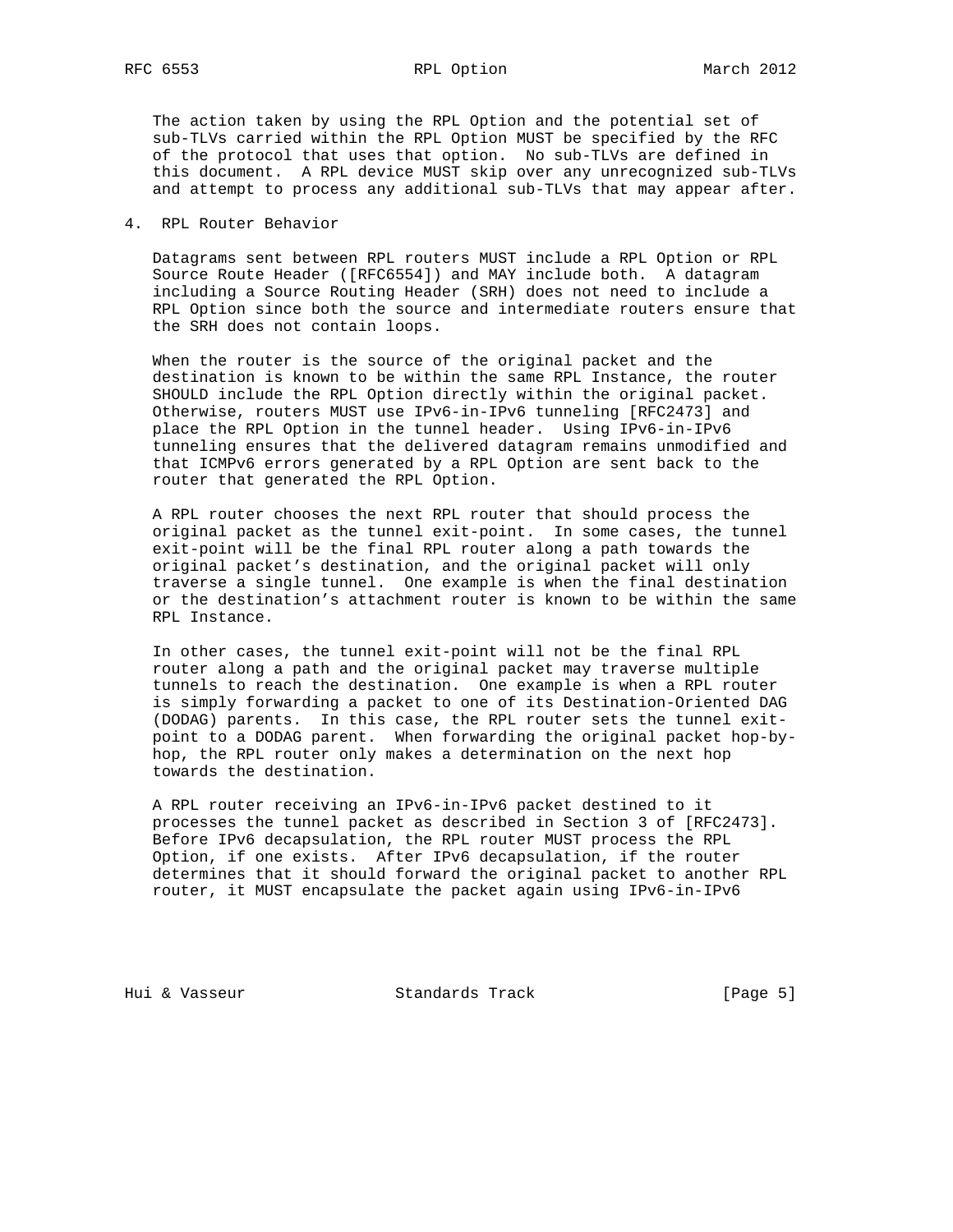tunneling to include the RPL Option. Fields within the RPL Option that do not change hop-by-hop MUST remain the same as those received from the prior tunnel.

 RPL routers are responsible for ensuring that a RPL Option is only used between RPL routers:

- 1. For datagrams destined to a RPL router, the router processes the packet in the usual way. For instance, if the RPL Option was included using tunneled mode and the RPL router serves as the tunnel endpoint, the router removes the outer IPv6 header, at the same time removing the RPL Option as well.
- 2. Datagrams destined elsewhere within the same RPL Instance are forwarded to the correct interface.
- 3. Datagrams destined to nodes outside the RPL Instance are dropped if the outermost IPv6 header contains a RPL Option not generated by the RPL router forwarding the datagram.

 To avoid fragmentation, it is desirable to employ MTU sizes that allow for the header expansion (i.e., at least 1280 + 40 (outer IP header) + RPL\_OPTION\_MAX\_SIZE), where RPL\_OPTION\_MAX\_SIZE is the maximum RPL Option header size for a given RPL network. To take advantage of this, however, the communicating endpoints need to be aware of the MTU along the path (i.e., through Path MTU Discovery). Unfortunately, the larger MTU size may not be available on all links (e.g., 1280 octets on IPv6 Low-Power Wireless Personal Area Network (6LoWPAN) links). However, it is expected that much of the traffic on these types of networks consists of much smaller messages than the MTU, so performance degradation through fragmentation would be limited.

5. Security Considerations

 The RPL Option assists RPL routers in detecting routing inconsistencies. The RPL message security mechanisms defined in [RFC6550] do not apply to the RPL Option.

5.1. DAG Inconsistency Attacks

 Using the Down 'O' flag and SenderRank field, an attacker can cause RPL routers to believe that a DAG inconsistency exists within the RPL Instance identified by the RPLInstanceID field. This attack would cause a RPL router to reset its DODAG Information Object (DIO) Trickle timer and begin transmitting DIO messages more frequently.

Hui & Vasseur Standards Track [Page 6]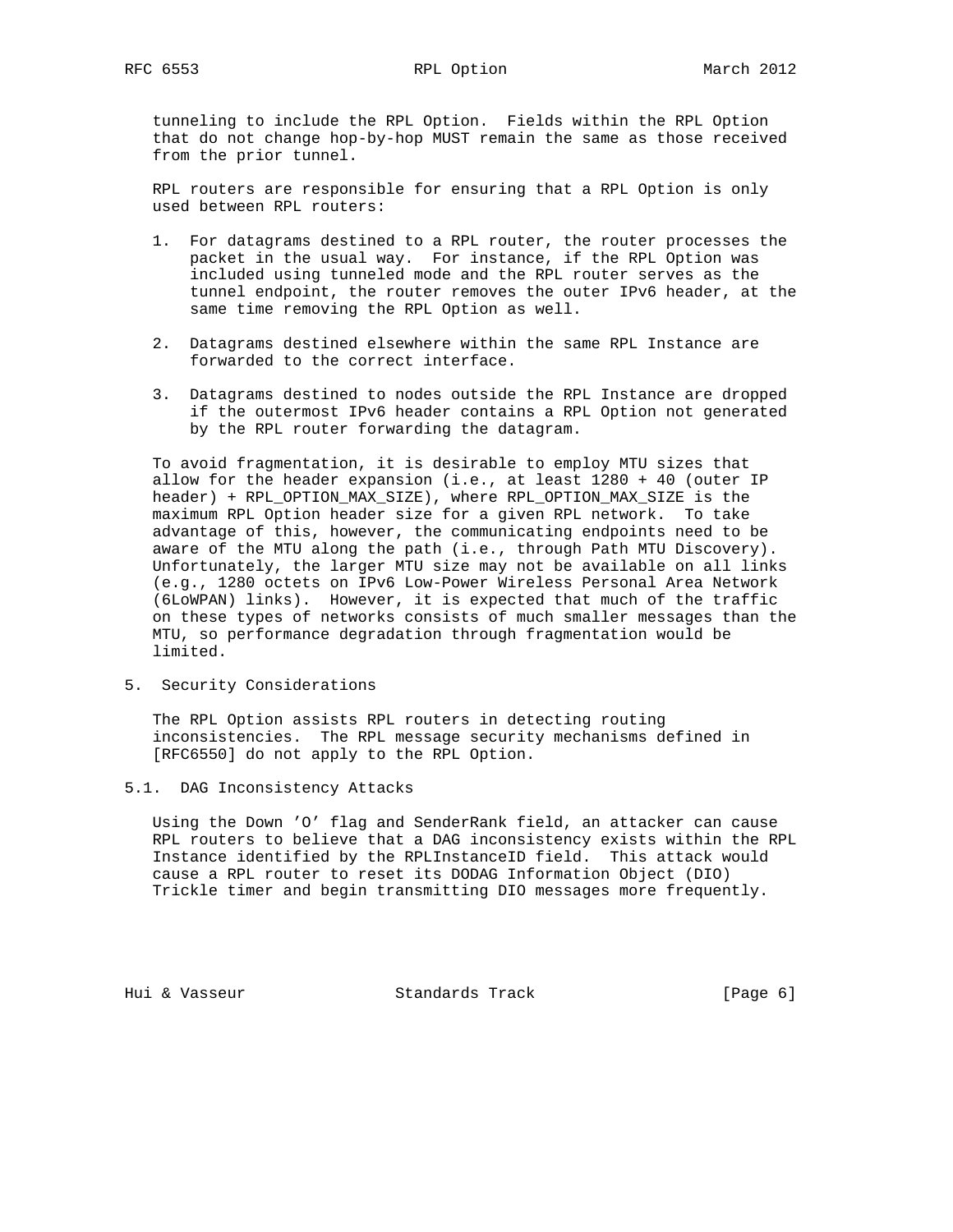In order to avoid any unacceptable impact on network operations, an implementation MAY limit the rate of Trickle timer resets caused by receiving a RPL Option to no greater than MAX\_RPL\_OPTION\_RANK\_ERRORS per hour. A RECOMMENDED value for MAX\_RPL\_OPTION\_RANK\_ERRORS is 20.

## 5.2. Destination Advertisement Object (DAO) Inconsistency Attacks

 In Storing mode, RPL routers maintain Downward routing state. Under normal operation, the RPL Option assists RPL routers in cleaning up stale Downward routing state by using the Forwarding-Error 'F' flag to indicate that a datagram could not be delivered by a child and is being sent back to try a different child. Using this flag, an attacker can cause a RPL router to discard Downward routing state.

 In order to avoid any unacceptable impact on network operations, an implementation MAY limit the rate of discarding Downward routing state caused by receiving a RPL Option to no greater than MAX\_RPL\_OPTION\_FORWARD\_ERRORS per hour. A RECOMMENDED value for MAX\_RPL\_OPTION\_FORWARD\_ERRORS is 20.

 In Non-Storing mode, only the Low-Power and Lossy Network Border Router (LBR) maintains Downward routing state. Because RPL routers do not maintain Downward routing state, the RPL Option cannot be used to mount such attacks.

6. IANA Considerations

 IANA has assigned a new value in the Destination Options and Hop-by- Hop Options registry. The value is as follows:

| Hex Value     |    | Binary Value |              |             |           |  |
|---------------|----|--------------|--------------|-------------|-----------|--|
|               |    |              | act chg rest | Description | Reference |  |
| $0 \times 63$ | 01 |              | 00011        | RPL Option  | [RFC6553] |  |

 As specified in [RFC2460], the first two bits indicate that the IPv6 node MUST discard the packet if it doesn't recognize the option type, and the third bit indicates that the Option Data may change en route. The remaining bits serve as the option type.

 IANA has created a registry called RPL-option-TLV, for the sub-TLVs carried in the RPL Option header. New codes may be allocated only by IETF Review [RFC5226]. The type field is an 8-bit field whose value be between 0 and 255, inclusive.

Hui & Vasseur Standards Track [Page 7]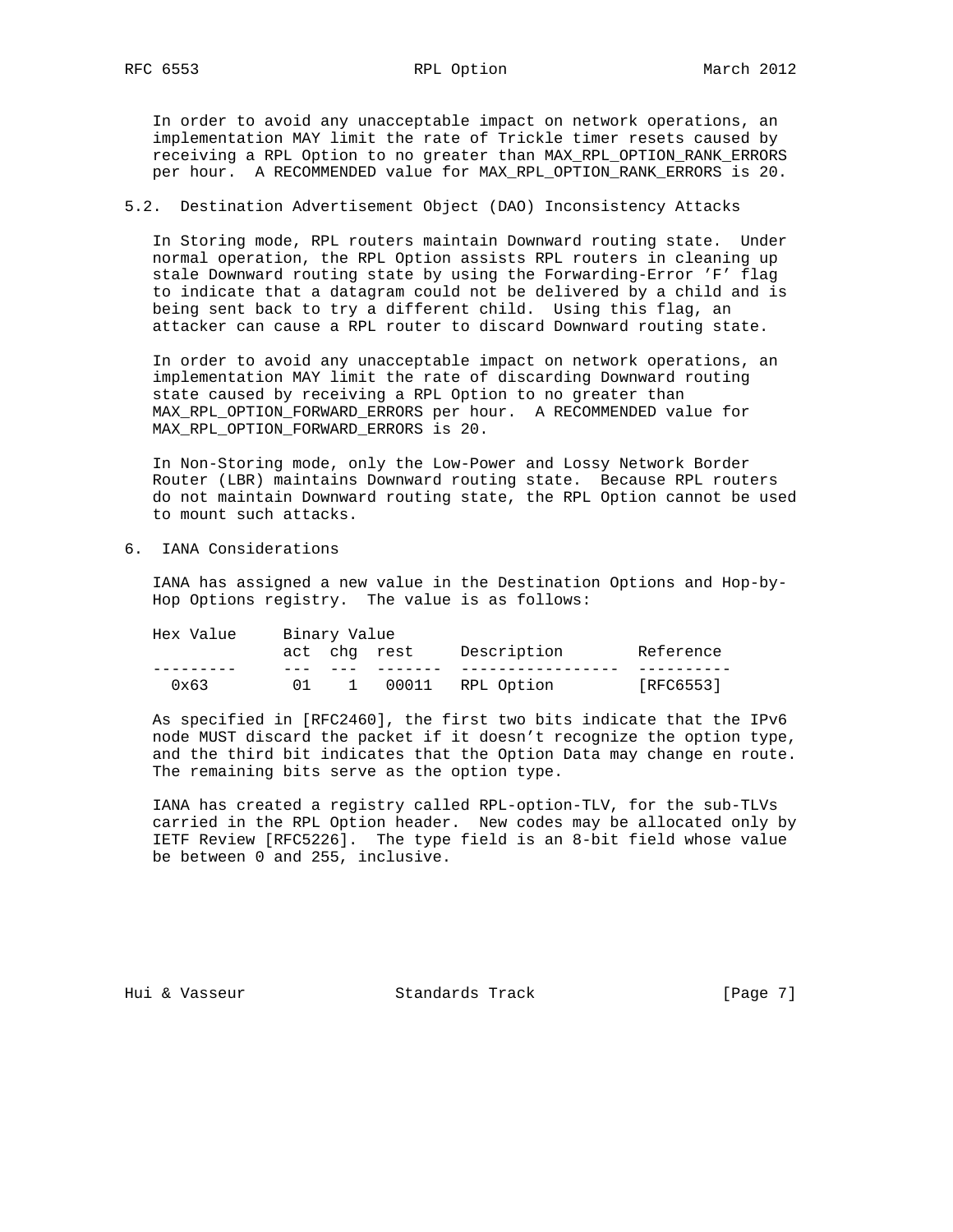7. Acknowledgements

 The authors thank Jari Arkko, Ralph Droms, Adrian Farrel, Stephen Farrell, Richard Kelsey, Suresh Krishnan, Vishwas Manral, Erik Nordmark, Pascal Thubert, Sean Turner, and Tim Winter, for their comments and suggestions that helped shape this document.

- 8. References
- 8.1. Normative References
	- [RFC2119] Bradner, S., "Key words for use in RFCs to Indicate Requirement Levels", BCP 14, RFC 2119, March 1997.
	- [RFC2328] Moy, J., "OSPF Version 2", STD 54, RFC 2328, April 1998.
	- [RFC2460] Deering, S. and R. Hinden, "Internet Protocol, Version 6 (IPv6) Specification", RFC 2460, December 1998.
	- [RFC2473] Conta, A. and S. Deering, "Generic Packet Tunneling in IPv6 Specification", RFC 2473, December 1998.
	- [RFC5226] Narten, T. and H. Alvestrand, "Guidelines for Writing an IANA Considerations Section in RFCs", BCP 26, RFC 5226, May 2008.
	- [RFC6206] Levis, P., Clausen, T., Hui, J., Gnawali, O., and J. Ko, "The Trickle Algorithm", RFC 6206, March 2011.
	- [RFC6550] Winter, T., Ed., Thubert, P., Ed., Brandt, A., Hui, J., Kelsey, R., Levis, P., Pister, K., Struik, R., Vasseur, JP., and R. Alexander, "RPL: IPv6 Routing Protocol for Low-Power and Lossy Networks", RFC 6550, March 2012.
- 8.2. Informative References
	- [RFC6554] Hui, J., Vasseur, JP., Culler, D., and V. Manral, "An IPv6 Routing Header for Source Routes with the Routing Protocol for Low-Power and Lossy Networks (RPL)", RFC 6554, March 2012.

Hui & Vasseur Standards Track [Page 8]